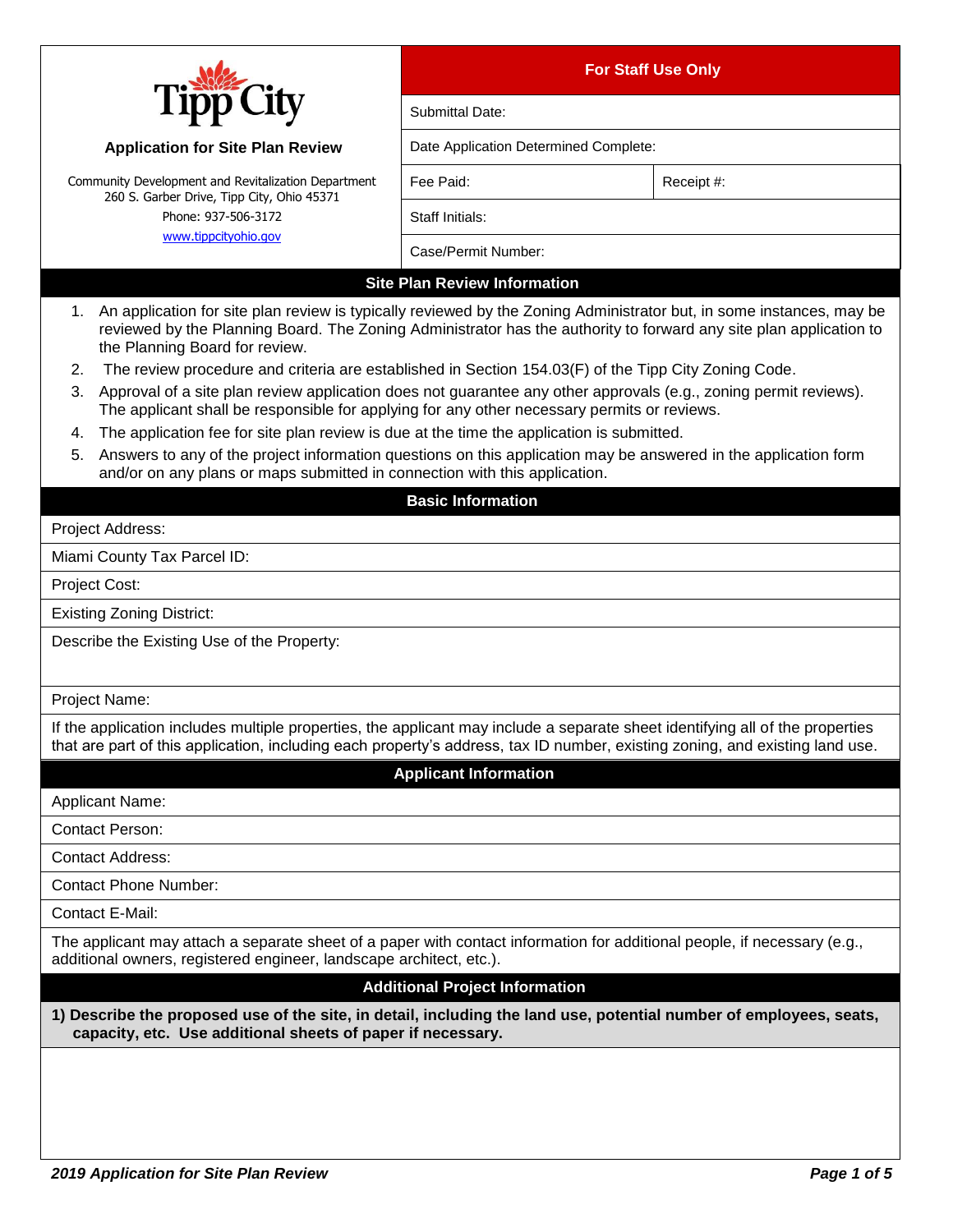| Case/Permit Number:                                                                                               |                  |                                   |  |  |
|-------------------------------------------------------------------------------------------------------------------|------------------|-----------------------------------|--|--|
| <b>Additional Project Information</b>                                                                             |                  |                                   |  |  |
| 2) Provide the following information on the principal building. All measurements shall be in feet or square feet. |                  |                                   |  |  |
| <b>Building Height:</b>                                                                                           |                  | Number of Stories/Levels:         |  |  |
| <b>Building Footprint Area:</b>                                                                                   |                  | <b>Total Building Floor Area:</b> |  |  |
| Front Yard Setback:                                                                                               |                  | Rear Yard Setback:                |  |  |
| Side Yard Setback (Left):                                                                                         |                  | Side Yard Setback (Right):        |  |  |
| Other Setbacks:                                                                                                   |                  |                                   |  |  |
| Other Building Information or Comments:                                                                           |                  |                                   |  |  |
|                                                                                                                   |                  |                                   |  |  |
| 3) Provide the following information on the electrical needs:                                                     |                  |                                   |  |  |
| Size of Service Requested:                                                                                        |                  |                                   |  |  |
| Location and Construction Details:                                                                                |                  |                                   |  |  |
| Special Equipment:                                                                                                |                  |                                   |  |  |
|                                                                                                                   |                  |                                   |  |  |
| Expected Monthly Usage (KWH):                                                                                     | Own Transformer: |                                   |  |  |
| Comments:                                                                                                         |                  | Expected Rating (KVA Demand):     |  |  |
|                                                                                                                   |                  |                                   |  |  |
|                                                                                                                   |                  |                                   |  |  |
| 4) Provide the following information on the domestic water needs:                                                 |                  |                                   |  |  |
| Size of Service Requested:                                                                                        |                  |                                   |  |  |
| Basis for Design:                                                                                                 |                  |                                   |  |  |
| <b>Water Service Details:</b>                                                                                     |                  |                                   |  |  |
| Fire Service:                                                                                                     |                  |                                   |  |  |
| Landscape Irrigation:                                                                                             |                  |                                   |  |  |
| Comments:                                                                                                         |                  |                                   |  |  |
|                                                                                                                   |                  |                                   |  |  |
| 5) Provide the following information on the sanitary sewer needs:                                                 |                  |                                   |  |  |
| Size of Service Requested:                                                                                        |                  |                                   |  |  |
| Basis for Design:                                                                                                 |                  |                                   |  |  |
| <b>Special Pre-Treatment:</b>                                                                                     |                  |                                   |  |  |
| Location, Connection:                                                                                             |                  |                                   |  |  |
| <b>Sanitary Service Details</b>                                                                                   |                  |                                   |  |  |
| Comments:                                                                                                         |                  |                                   |  |  |
|                                                                                                                   |                  |                                   |  |  |
|                                                                                                                   |                  |                                   |  |  |
|                                                                                                                   |                  |                                   |  |  |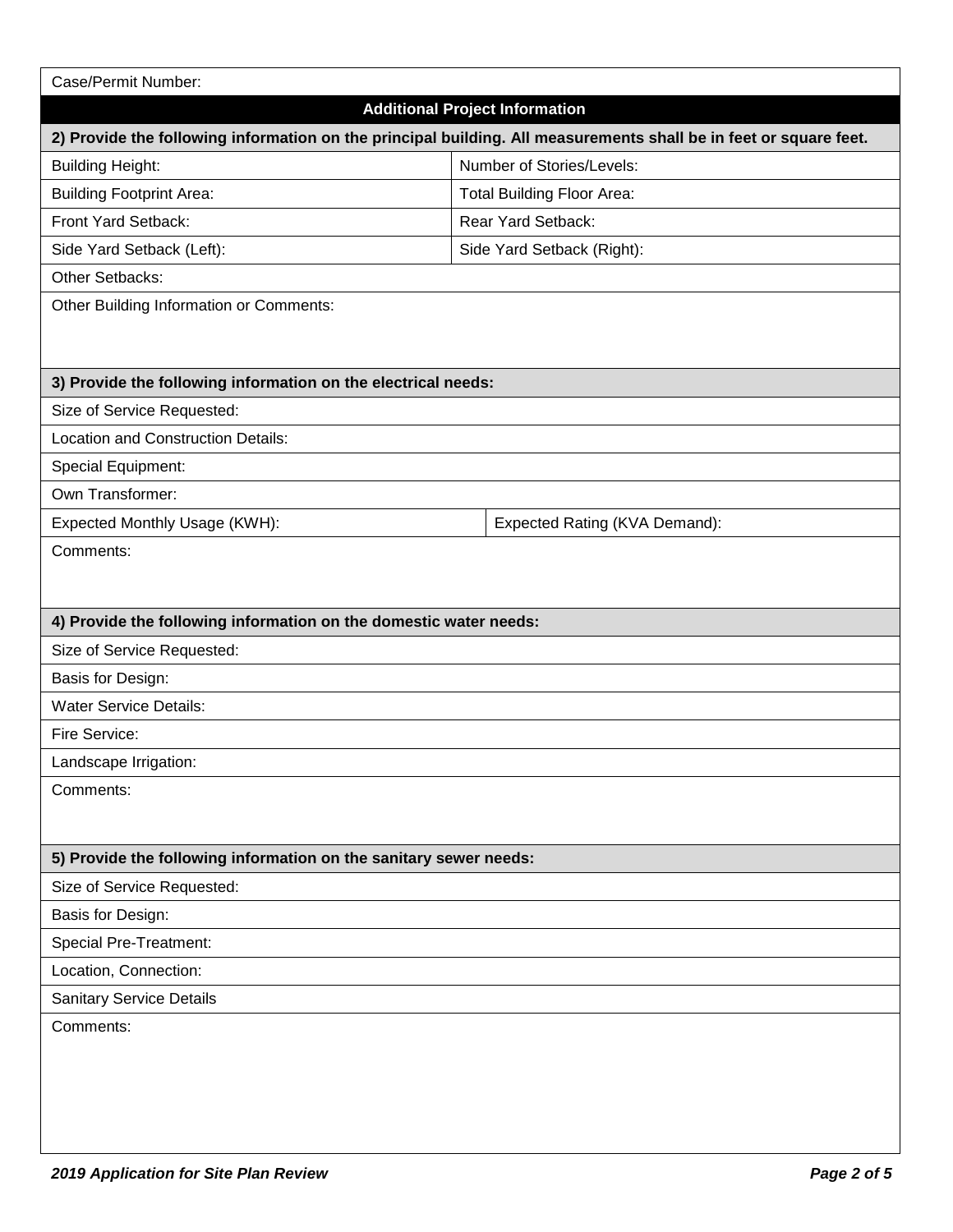| Case/Permit Number:                                                                           |                                                  |
|-----------------------------------------------------------------------------------------------|--------------------------------------------------|
| 6) Provide the following information on the storm water management needs:                     |                                                  |
| Storm Water Detention Plan:                                                                   |                                                  |
| <b>Storm Water Retention Plan:</b>                                                            |                                                  |
| Outlet to:                                                                                    |                                                  |
| 100 Year Strom Calculations:                                                                  |                                                  |
| 1 Year Storm Calculations:                                                                    |                                                  |
| <b>Total Quantity of Detention Proposed:</b>                                                  |                                                  |
| Storm Piping Details:                                                                         |                                                  |
| Is any portion of the property located in the FEMA Flood Zone? If so, please provide details: |                                                  |
|                                                                                               |                                                  |
| Comments:                                                                                     |                                                  |
|                                                                                               |                                                  |
|                                                                                               |                                                  |
| 7) Provide the following information on the parking lot design:                               |                                                  |
| Type and Thickness of Paving:                                                                 |                                                  |
| <b>Total Number of Spaces:</b>                                                                | Number of Compact Spaces:                        |
| Number of Handicapped Spaces:                                                                 |                                                  |
| Minimum Parking Space Dimensions:                                                             |                                                  |
| Minimum Width of Parking Drive Aisles:                                                        | $\Box$ One-Way Traffic<br>$\Box$ Two-Way Traffic |
| Number and Type of Truck Loading Spaces:                                                      |                                                  |
| Number of Drive-Through Facilities:                                                           |                                                  |
| Number of Vehicle Stacking Spaces for the Drive-Through:                                      |                                                  |
| Driveway Width (at Right-of-Way):                                                             |                                                  |
| Separation Distance between Centerline of Driveways:                                          |                                                  |
| Comments:                                                                                     |                                                  |
|                                                                                               |                                                  |
|                                                                                               |                                                  |
| 8) Provide the following information on the exterior and parking lot lighting:                |                                                  |
| Maximum Foot-Candles at the Property Lines:                                                   |                                                  |
| Maximum Height of any Light Fixtures:                                                         |                                                  |
| Number of Light Poles:                                                                        |                                                  |
| Check the types of lighting fixtures to be used:<br>$\Box$ Floodlights                        | "Shoebox"<br>$\Box$ Pole-Mounted                 |
| □ Building Mounted<br>□ Under Canopy                                                          | $\Box$ Other<br>Decorative/Landscaping           |
| Lighting Details and Fixture Information:                                                     |                                                  |
|                                                                                               |                                                  |
|                                                                                               |                                                  |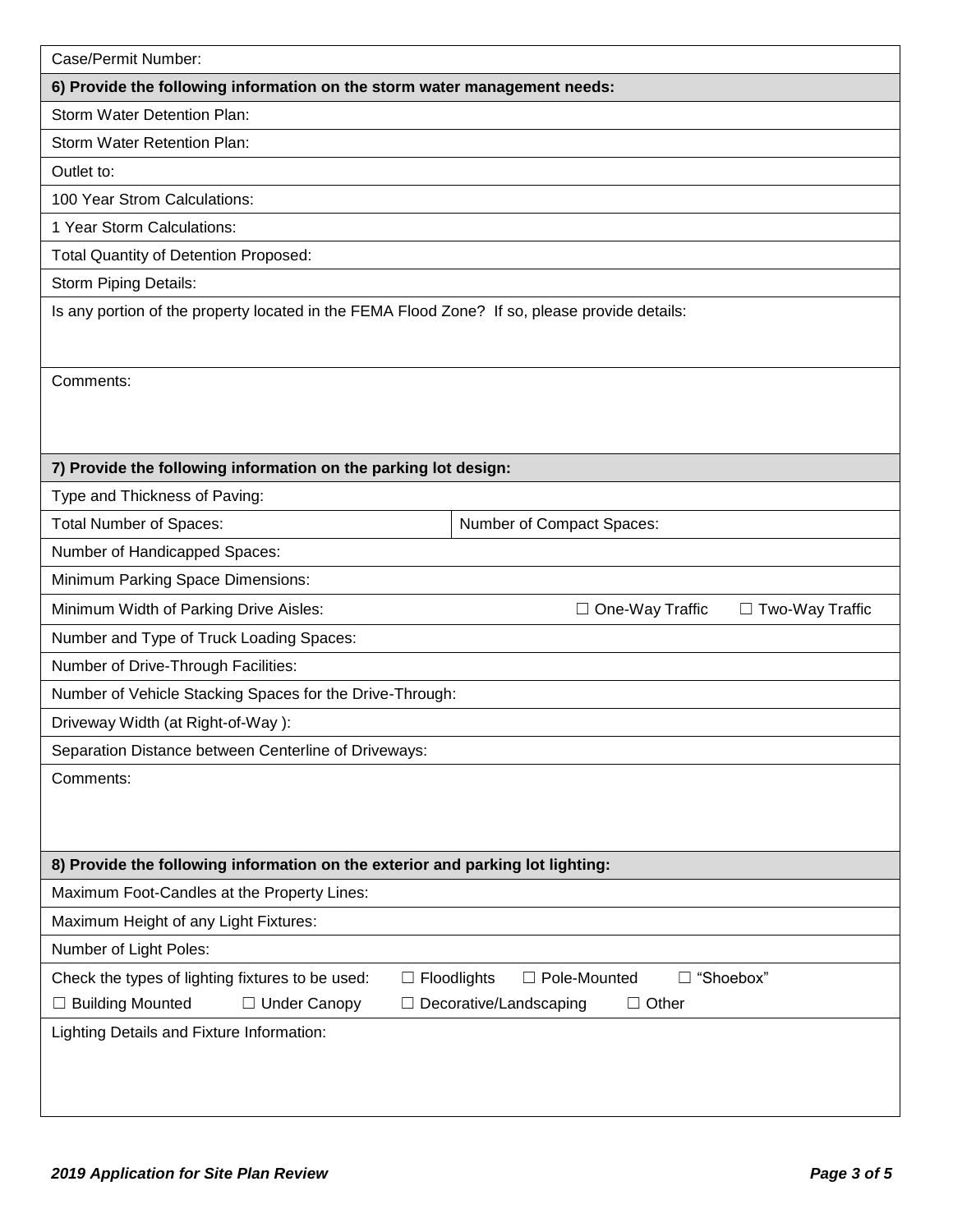| Case/Permit Number:                                                                                                                                                                                                                                                                                                                                                                                                                       |
|-------------------------------------------------------------------------------------------------------------------------------------------------------------------------------------------------------------------------------------------------------------------------------------------------------------------------------------------------------------------------------------------------------------------------------------------|
| 9) Provide the following information on landscaping:                                                                                                                                                                                                                                                                                                                                                                                      |
| What is the width and type of landscaping to be provided along the street:                                                                                                                                                                                                                                                                                                                                                                |
| What is the width and type of landscaping to be provided along the other sides of the lot:                                                                                                                                                                                                                                                                                                                                                |
| What is the total square footage of landscaping to be provided within the interior of any parking areas:                                                                                                                                                                                                                                                                                                                                  |
| What is the percentage ratio of interior parking lot landscaping to paved area?                                                                                                                                                                                                                                                                                                                                                           |
| What are the existing uses of the properties adjacent to this site:<br>To the North:<br>To the East:<br>To the South:<br>To the West:                                                                                                                                                                                                                                                                                                     |
| Will there be an irrigation system?<br>$\Box$ Yes<br>$\Box$ No                                                                                                                                                                                                                                                                                                                                                                            |
| How many new trees will be planted:                                                                                                                                                                                                                                                                                                                                                                                                       |
| How many new shrubs will be planted:                                                                                                                                                                                                                                                                                                                                                                                                      |
| Are you installing any walls, fences, or hedges:                                                                                                                                                                                                                                                                                                                                                                                          |
| What is the percentage of impervious surface of the site as compared to the total site area:                                                                                                                                                                                                                                                                                                                                              |
| 10) List any other pertinent information related to the site plan. Used additional sheets of paper if necessary.                                                                                                                                                                                                                                                                                                                          |
|                                                                                                                                                                                                                                                                                                                                                                                                                                           |
| <b>Signature</b>                                                                                                                                                                                                                                                                                                                                                                                                                          |
| I certify that, to the best of my knowledge, the information contained in this form and within any attachments is<br>correct and truthful. Furthermore, I certify that I am the property owner or a duly authorized agent of the<br>property owner for this application. I understand that knowingly falsifying this information may be grounds for<br>the denial or revoking of this application and any subsequent review applications. |
| Print Name:                                                                                                                                                                                                                                                                                                                                                                                                                               |
| Signature:                                                                                                                                                                                                                                                                                                                                                                                                                                |
| Date:                                                                                                                                                                                                                                                                                                                                                                                                                                     |
|                                                                                                                                                                                                                                                                                                                                                                                                                                           |
| Case/Permit Number:                                                                                                                                                                                                                                                                                                                                                                                                                       |

**Site Plan Review Approval - For Staff Use Only**

The signature below authorizes only the work that was approved as part of this application